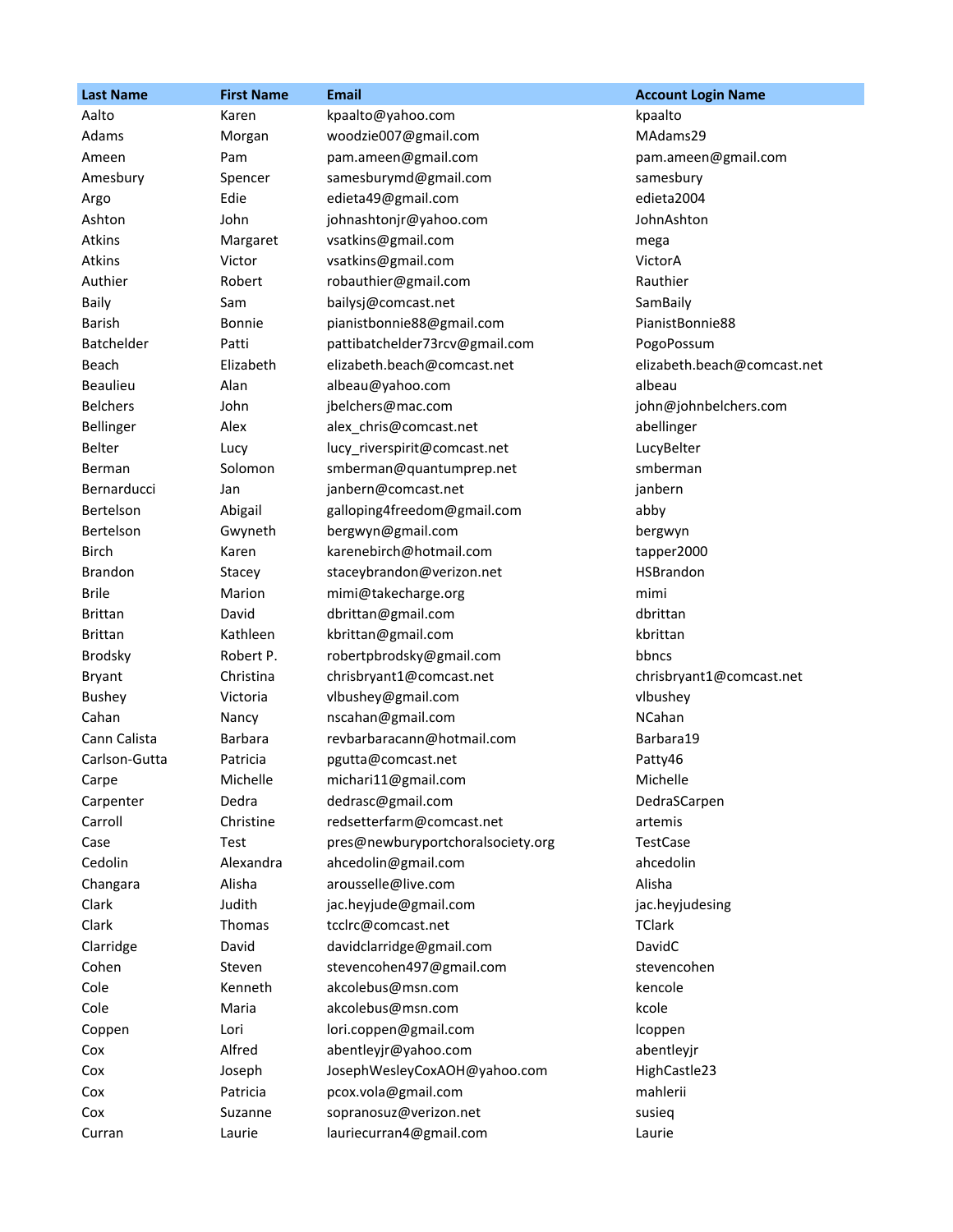| <b>Last Name</b>  | <b>First Name</b> | <b>Email</b>                  | <b>Account Login Name</b> |
|-------------------|-------------------|-------------------------------|---------------------------|
| Dalziel           | Nigel             | nigeldalziel@gmail.com        | nigeldalziel              |
| Daw               | SongSuk           | sanctus705@icloud.com         | song                      |
| DeArmond          | Jennifer          | jennifer_dearmond@comcast.net | Jedear                    |
| <b>DEntremont</b> | Michael           | mdentremont@hotmail.com       | Mike                      |
| Derrick           | Kate              | kate.derrick04@gmail.com      | katederrick               |
| Dickson           | Patricia          | lpadickson@verizon.net        | P7Dickson                 |
| DiGianni          | Janet             | digianni@hotmail.com          | Pilomena                  |
| DiGiuseppe        | Elizabeth         | bethdigi@yahoo.com            | Beth                      |
| DiRollo           | Tiphany           | tiphany@verizon.net           | <b>TIPHANYDIROLLO</b>     |
| <b>Dissette</b>   | Mary              | m.dissette@comcast.net        | maryd                     |
| Dittman           | Valerie           | valditt@comcast.net           | ValDitt                   |
| Dole              | Nirmala           | nkdole@gmail.com              | nkdole                    |
| Dolobowsky        | Reva              | revad@comcast.net             | RevaD                     |
| Esche             | Rebecca Wish      | rebeccawish@comcast.net       | Rebeccawish               |
| Fanger            | <b>Bradford</b>   | brad@bradfanger.com           | bradfanger                |
| Fenner            | Pamela            | pjfenner@mac.com              | PamelaFenner              |
| Finneran          | Robert            | Bob.finneran@verizon.net      | Bob.finneran@verizon.net  |
| Fitzgerald        | Nancy             | nmeyerfitz@gmail.com          | nmeyerf1tzyes             |
| Frake             | <b>Barbara</b>    | barbara@frakefineart.com      | bfrake                    |
| Fraley            | Mary              |                               | MaryFraley                |
| Garnett           | Jean              | jngarnett1@gmail.com          | jngarnett                 |
| Giese             | Heidi             | heidigiese@gmail.com          | heidigiese                |
| Goddard           | Linda             | lindadgoddard@gmail.com       | IdGoddard                 |
| Gosselin          | Laureen           | lpgosselin@charter.net        | coLor                     |
| Greenberg         | <b>Brian</b>      | brian.greenberg8@gmail.com    | bgreenberg                |
| Greenberg         | Peggy             | peggyfg128@gmail.com          | peggyfg128                |
| Gustafson         | Carroll           | gustuck12@gmail.com           | kathgus                   |
| Gustafson         | Peter             | pfgustafson@yahoo.com         | pfgustafson               |
| Harman            | Terrie            | th@tharman.net                | Terrie                    |
| Hartmann          | Nancy             | hartsome5@gmail.com           | nhartmann                 |
| Hastings          | William           | bill_hastings@hotmail.com     | hastings                  |
| Heaton            | Andrew            | andyhsr@comcast.net           | AHeaton                   |
| Heiter            | Daniel            | nomolawn@gmail.com            | heiter                    |
| Heiter            | Sally             | nomolawn@gmail.com            | shelter                   |
| Hempstead         | Beth              | deltathxsal@gmail.com         | BethHempstead             |
| Hempstead         | David             | dbhempstead@gmail.com         | dbhempstead@gmail.com     |
| Henshaw           | Arthur            | arthenshaw@verizon.net        | ArtHenshaw                |
| Herd              | Muriel            | herd.mm@gmail.com             | mherd                     |
| Hinton            | Hugh              | hugh.hinton@verizon.net       | hughhinton                |
| Holiman           | Mutsuko           | mutsuko39@aol.com             | obata                     |
| Holland           | Darcy             | darcyph@msn.com               | darcy                     |
| Horn              | Monroe            | monroemhorn@gmail.com         | monroehorn                |
| Houghton          | Jean              | 123tizzy@gmail.com            | jhoughton                 |
| Ivaska            | Paul              | ivaskley@comcast.net          | PAULI                     |
| Jacobsen          | Mary              | maryhjacobsen@aol.com         | MaryJacobsen              |
| Jacques           | Mary              | majs46@gmail.com              | majax                     |
| Johnson           | Florence          | florriej@comcast.net          | florriej                  |
| Johnson           | Joanne            | Joanne.L.Johnson@comcast.net  | Townie@627                |
| Johnson           | Ralph             | PertLowellCo@comcast.net      | TownClass69               |
| Jones             | Pam               | pbdjones@comcast.net          | pbdjones                  |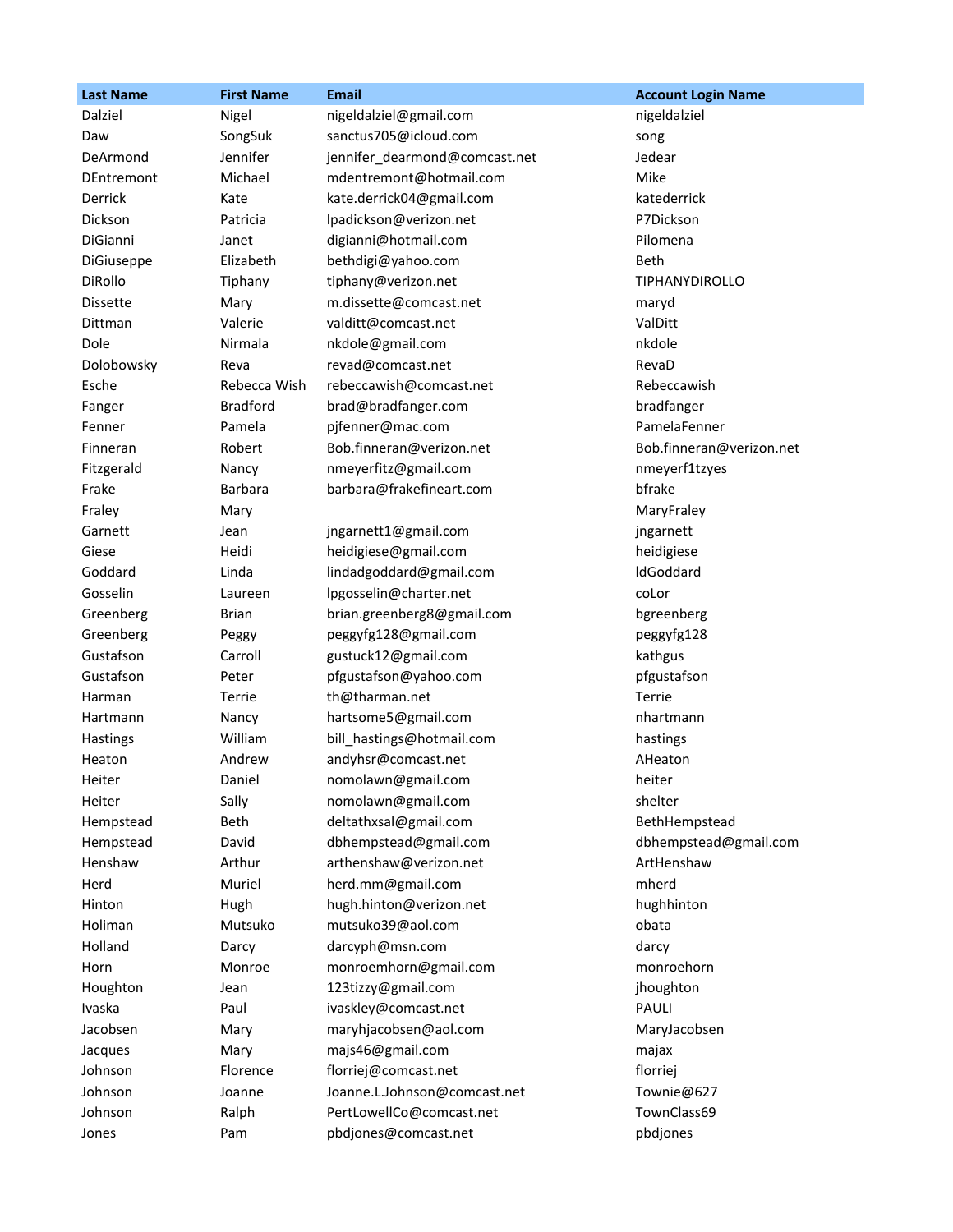| <b>Last Name</b> | <b>First Name</b> | <b>Email</b>                         | <b>Account Login Name</b> |
|------------------|-------------------|--------------------------------------|---------------------------|
| Juntunen         | Janet             | hobart40@aol.com                     | Jjuntunen                 |
| Juntunen         | Leslie            | sweetviolet2078@aol.com              | ljuntunen                 |
| Kalafarski       | Peter             | peter.kalafarski2@gmail.com          | pkalafarski               |
| Keating          | Carol             | carolkeating09@comcast.net           | Camkncs                   |
| Kelsey           | Christine         | Christinekelsey0@gmail.com           | Christine                 |
| Kingston         | Carol             | C.carolkingston@verizon.net          | Carolkingston             |
| Klee             | Lois              | Imacklee@gmail.com                   | Lois                      |
| Knapschaefer     | Johanna           | jmknap@gmail.com                     | jmknap                    |
| Kriegel          | John              | kriegellaw@comcast.net               | kriegeljohn               |
| Lachat           | Mary Ann          | malachat@comcast.net                 | Lach                      |
| Lardiere         | Donna             | dclardiere@yahoo.com                 | dclardiere                |
| Latham           | Douglas           | dnlatham0129@gmail.com               | dnlatham                  |
| Lazarus          | Penny             | p.lazarus@comcast.net                | PennyLazarus              |
| Legare           | Ginny             | vlegare@comcast.net                  | Vlegare@comcast.net       |
| Letendre         | <b>Judy Marie</b> | endlesslover57@gmail.com             | Doublentndre              |
| Lim              | Tiffany           | tiffsulim@gmail.com                  | Tiffany                   |
| Linehan          | Cassandra         | cplinehan@comcast.net                | CassLinehan               |
| Lischke          | <b>Bette</b>      | lischke@comcast.net                  | lischke                   |
| Lodi             | Linda             | lindalodi@lcl-design.com             | llodi                     |
| Lucci            | Mary              | maryllucci@comcast.net               | mlucci                    |
| Lucey            | Stephen           | steve.lucey@comcast.net              | steve.lucey@comcast.net   |
| MacLennan        | Kerri             | kerri.r.maclennan@gmail.com          | k320mac@yahoo.com         |
| Marshall         | Linda             | linleemarsh@hotmail.com              | linleemarsh               |
| Martin           | Winnie            | winniej1@aol.com                     | songbird                  |
| Mason            | Martin            | mkmason52@gmail.com                  | Marty                     |
| McQuillan        | Margaret          | mal5mcq@gmail.com                    | maggie                    |
| Minieri          | James             | jfminieri@aol.com                    | jfminieri1                |
| Montalvo         | Maria             | mamontalvo@comcast.net               | mamontalvo                |
| Moore            | Olyce             | olyce@comcast.net                    | olyce                     |
| Moore            | Stephen           | thedragonsdesign@yahoo.com           | SMoore                    |
| Moreland         | Andrew            | admoreland2@gmail.com                | Morelando                 |
| Moreland         | Anna              | annakmoreland@gmail.com              | AnnaKMoreland             |
| Moreland         | John              | jamoreland3@gmail.com                | JAM3guitar                |
| Moreland         | Maryellen         | maryellenmoreland@gmail.com          | MMoreland                 |
| Morrissey        | Nancy             | pinyenka@aol.com                     | Nmorrissey                |
| Murphy           | Susan             | Members@newburyportchoralsociety.org | _SueM                     |
| Nee              | Janet             | janet.nee@comcast.net                | Janet.Nee                 |
| Nelson           | Beverly           | bevnelson@hotmail.com                | bevdn                     |
| <b>Norcross</b>  | Karen             | karennorcross60@gmail.com            | KarenNorcross             |
| Northrop         | Sandra            | sjnteaches88@gmail.com               | Sandy                     |
| Noyes            | Susan             | susanjnoyes@gmail.com                | snoyes                    |
| OfHousehold      | Head              | yunkerc@yahoo.com                    | HouseholdHead             |
| Ott              | Lorraine          | lorraine01921@gmail.com              | lorraine01921@gmail.com   |
| Pancoast         | Laurie            | pancoast@myfairpoint.net             | <i>lpancoast</i>          |
| Paulet           | Linda             | lindanne.paulet@gmail.com            | Lpaulet                   |
| Pierce           | Sherrill          | sherrillpie@comcast.net              | sherrillpie               |
| Plimpton         | John              | jackplimpton@gmail.com               | JackPlimpton              |
| Popescu          | Fr. Costin        | fr.costin@gmail.com                  | frcostin                  |
| Potvin           | Kathleen          | kathiepotvin@gmail.com               | KPotvin                   |
| Quann            | Paula             | pquann@gmail.com                     | pquann                    |